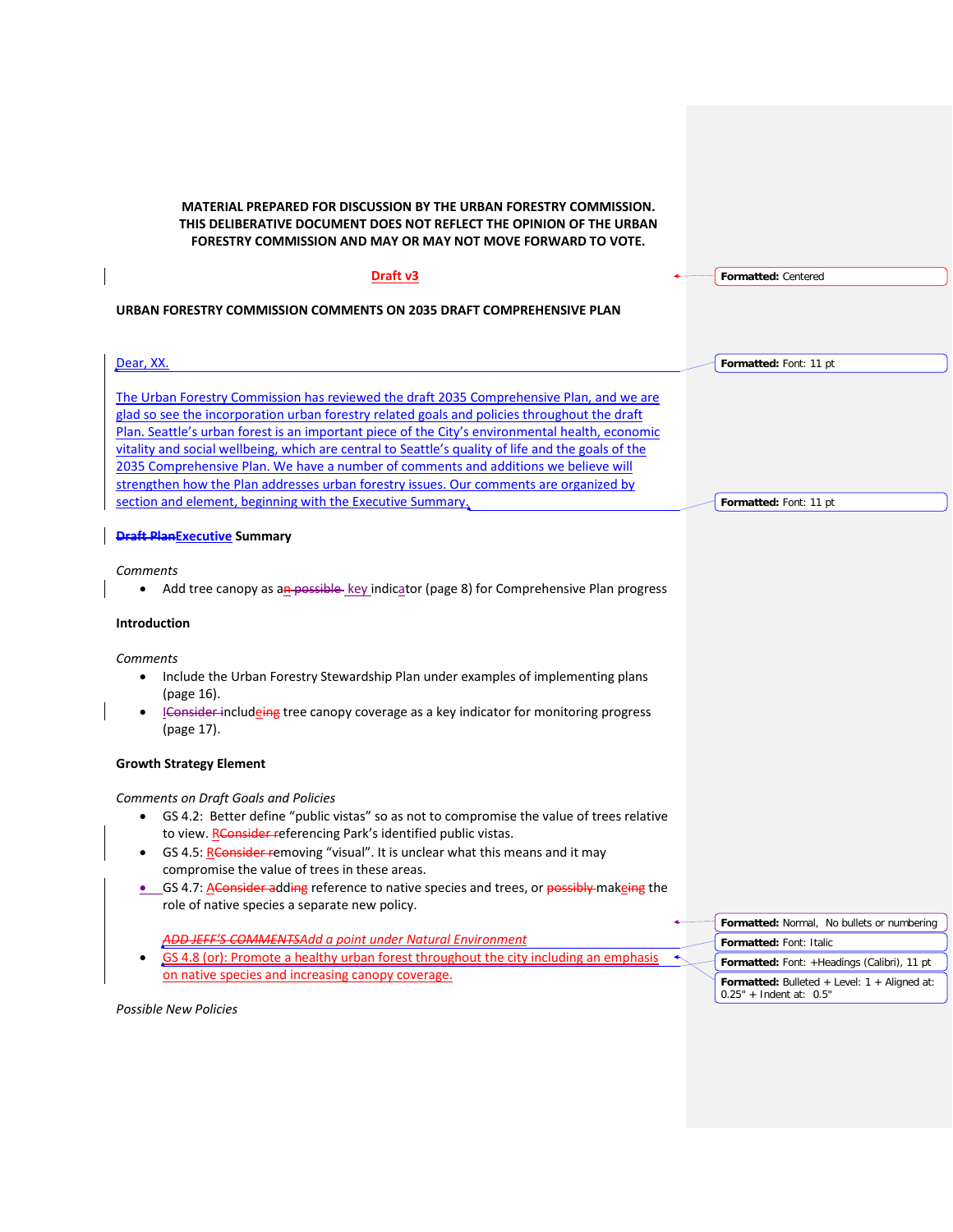- AConsider adding policy on urban forest as a significant contributor to Seattle's natural environment.
- Consider aAdding policy on promoting native species for protection and enhancement of wildlife habitat.

#### **Land Use Element**

#### *Comments on Draft Goals and Policies*

- LU 5.8: Specific mention of tree canopy coverage as a stormwater mitigation strategyta tool that minimizes impacts on the natural environment
- LU 5.16: Reference Park's current identified public vistas on third bullet.
- LU 11: Acknowledge the need to balance industrial uses with environmental natural areas, such as the Duwamish Greenbelt, and environmental justice issues related to adjacent or nearby residential neighborhoods, which often have a higher share of lowincome households.
- LU 11.11: Rensider removeing reference "to a minimum" and replace with "compatible with industrial activities…". The intent of the policy should be on the special needs and flexibility of landscaping requirement in industrial areas. This does not require minimizing standards. Also consider referencing the need to offset impact for adjacent residential areas.
	- *Add a new item:* • LU 11.27 Recognize the common adjacency between industrial zones and environmentally critical areas, shoreline and habitat by creating voluntary incentives for green infrastructure and buffers at these borders. **Formatted:** Font: Italic Italic

### *Possible New Policies:*

•

• Consider aAdding policy acknowledging that the large share of canopy coverage is on private property and the importance of maintaining this canopy coverage for reaching the City's canopy coverage goal.

# **Transportation Element**

# *Comments on Draft Goals and Policies*

- T 2.5 and 2.6: Clarify what "greening" and other uses include. Also, define the "transition zone" or include in the glossary. Clarify if the transition zone is expected to accommodate all the predominate uses listed.
- T 3.15: Include greening as an element that enhances the public realm and creates vibrant public spaces.
- T 4.5: Consider changeing to "**Increase** and enhance the public street canopy…"

# **Environment Element**

#### *Comments on Draft Goals and Policies*

• E1.1: Add a reference to native trees in addition to thriving and sustainable mix of tree species.

| <b>Formatted:</b> Normal, No bullets or numbering      |  |  |  |  |
|--------------------------------------------------------|--|--|--|--|
| Formatted: Font: Italic                                |  |  |  |  |
| Formatted: Font: +Headings (Calibri), 11 pt,<br>Italic |  |  |  |  |
|                                                        |  |  |  |  |

# **Formatted:** Font: +Headings (Calibri), 11 pt **Formatted:** Normal, No bullets or numbering